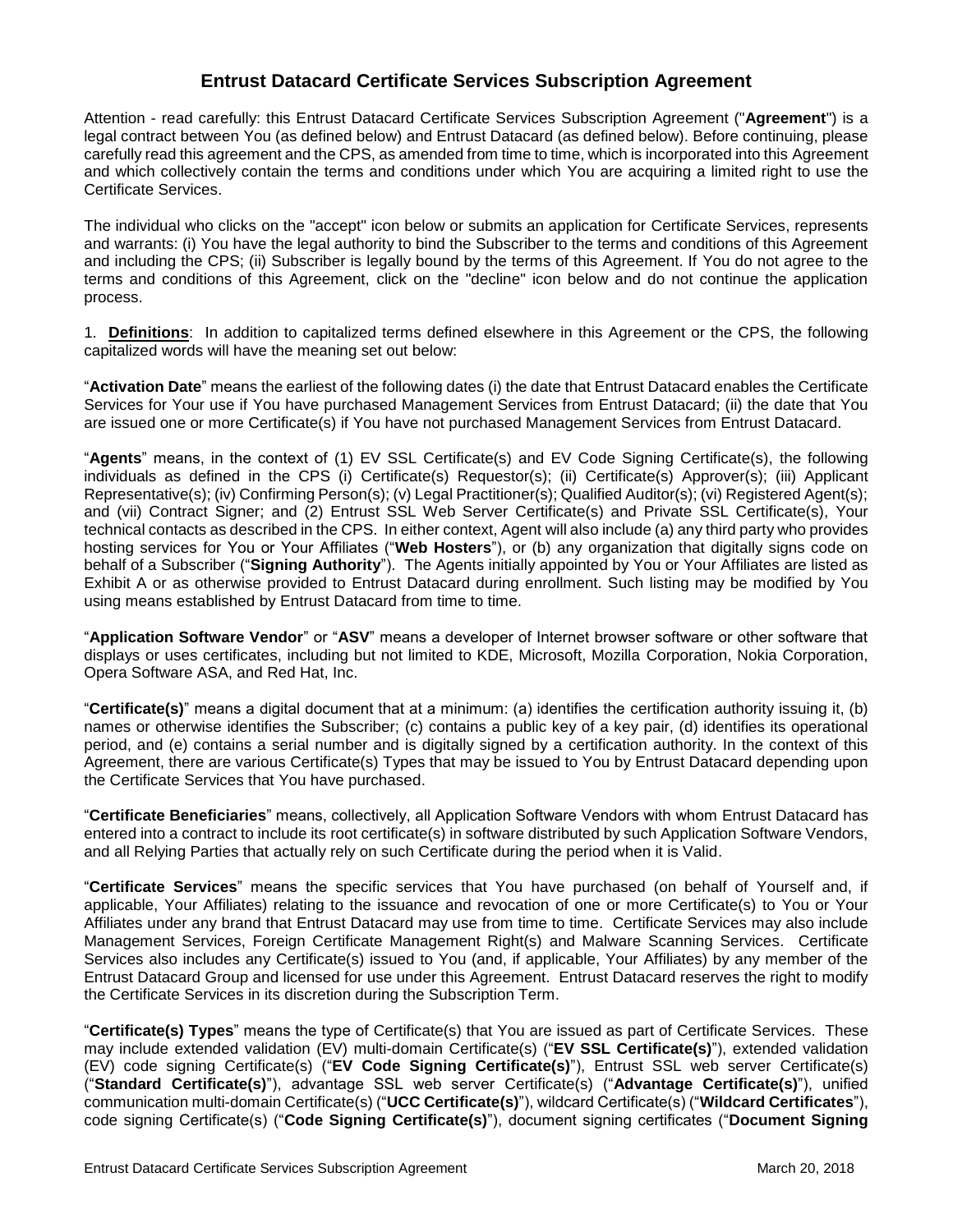**Certificate(s)**"), mobile device Certificates ("**Device Certificate(s)**"), private SSL Certificate(s) ("**Private SSL Certificate(s)**") and secure email personal certificates and secure email enterprise certificates are collectively referred to as "**Client Certificate(s)**"). Standard Certificate(s), Advantage Certificate(s), Wildcard Certificate(s) and UCC Certificate(s) are also collectively referred to as "**Entrust SSL Web Server Certificate(s)**". EV SSL Certificate(s) and EV Code Signing Certificate(s) are also collectively referred to as "**Entrust EV Certificate(s)**".

"**Client Certificate Agreement**" means the most recent version of the Client Certificate Agreement that can be found on the Internet at http://www.entrust.net/cps.

"**Contract Signer**" means the individual who agrees to this Agreement on behalf of, and under the authority of You.

"**CPS**" means the most recent version of the certification practice statement that is incorporated by reference into this Agreement and the Certificate(s) that You are issued, as may be amended from time to time in accordance with the terms of the CPS. The CPS applicable to a specific Certificate(s) that You are issued in connection with Certificate Services depends on the Certificate(s) Type(s) and can be found on the Internet at http://www.entrust.net/cps or by contacting Entrust Datacard. For example, use of EV SSL Certificate(s) and EV Code Signing Certificate(s) is governed by the most recent version of the document titled "Certification Practice Statements for Extended Validation (EV) Certificates", use of Entrust SSL Web Server Certificate(s), Code Signing Certificate(s), Document Signing Certificate(s) and Client Certificates is governed by the most recent version of the document titled "Certification Practice Statement", and use of Private SSL Certificate(s) is governed by the most recent version of the document titled "Certification Practice Statement For Private Trust Certificates".

"**Enterprise**" means You, Your Agents, and Your Affiliates.

"**Entrust Datacard**" means Entrust, Inc. if You are a resident of the United States; otherwise, Entrust Datacard means Entrust Datacard Limited. "**Entrust Datacard Group**" means collectively Entrust Holdings, Inc., its subsidiaries, its licensors, its Resellers, its suppliers, and the directors, officers, employees, agents and independent contractors of any of them. "**Entrust Datacard Group Affiliates**" means collectively, Entrust Datacard Corporation and its Affiliates, where "Affiliates" means a person or entity that directly, or indirectly through one or more intermediaries, controls, is controlled by or is under common control with a party hereto (with "control" meaning ownership of more than fifty percent (50%) of the voting stock of the entity or, in the case of a non-corporate entity, an equivalent interest).

"**EV Guidelines**" means; (i) in respect to EV SSL Certificate(s), the most recent version of the CA/Browser Forum Guidelines For The Issuance And Management of Extended Validation Certificates ("EV SSL Guidelines"), and (ii) in respect to EV Code Signing Certificate(s), the most recent version of the CA/Browser Forum Guidelines For The Issuance And Management of Extended Validation Code Signing Certificates ("EV Code Signing Guidelines"). EV Guidelines are posted on the Internet at http://www.cabforum.org/.

"**Foreign Certificate(s)**" means any Certificate that was not issued by Your Management Services account under this Agreement. For greater certainty, Foreign Certificate(s) may include, but is not limited to, Certificates issued from other management services accounts, Certificates purchased from Entrust Datacard's retail web site, Certificates issued from other Entrust Datacard service offerings, and Certificates issued by any third party.

"**Foreign Certificate Management Right(s)**" means an optional license enabling You to use Your Management Services account to manage (as set out in the documentation) one (1) Foreign Certificate for each Foreign Certificate Management Right(s) purchased by You. The quantity of Foreign Certificate Management Right(s) available to You will be tracked by Your Management Services account and Your inventory of available Foreign Certificate Management Right(s) will be increased or decreased by a quantity corresponding to the number of Foreign Certificates added to or released from Your Management Services account.

"**Governmental Authority**" means any foreign or domestic national, provincial, state, territorial, or local government authority; quasi-governmental authority; court; government organization; government commission; governmental board, bureau or instrumentality; regulatory, administrative or other agency; or any political or other subdivision, department, or branch of any of the foregoing.

"**Malware Scanning Services**" means optional daily malware scanning services that are made available with a Certificate and hosted by a third party supplier on behalf of Entrust Datacard. Each Entrust SSL Web Server Certificate includes the option to perform limited daily malware scanning for up to 250 pages and blacklist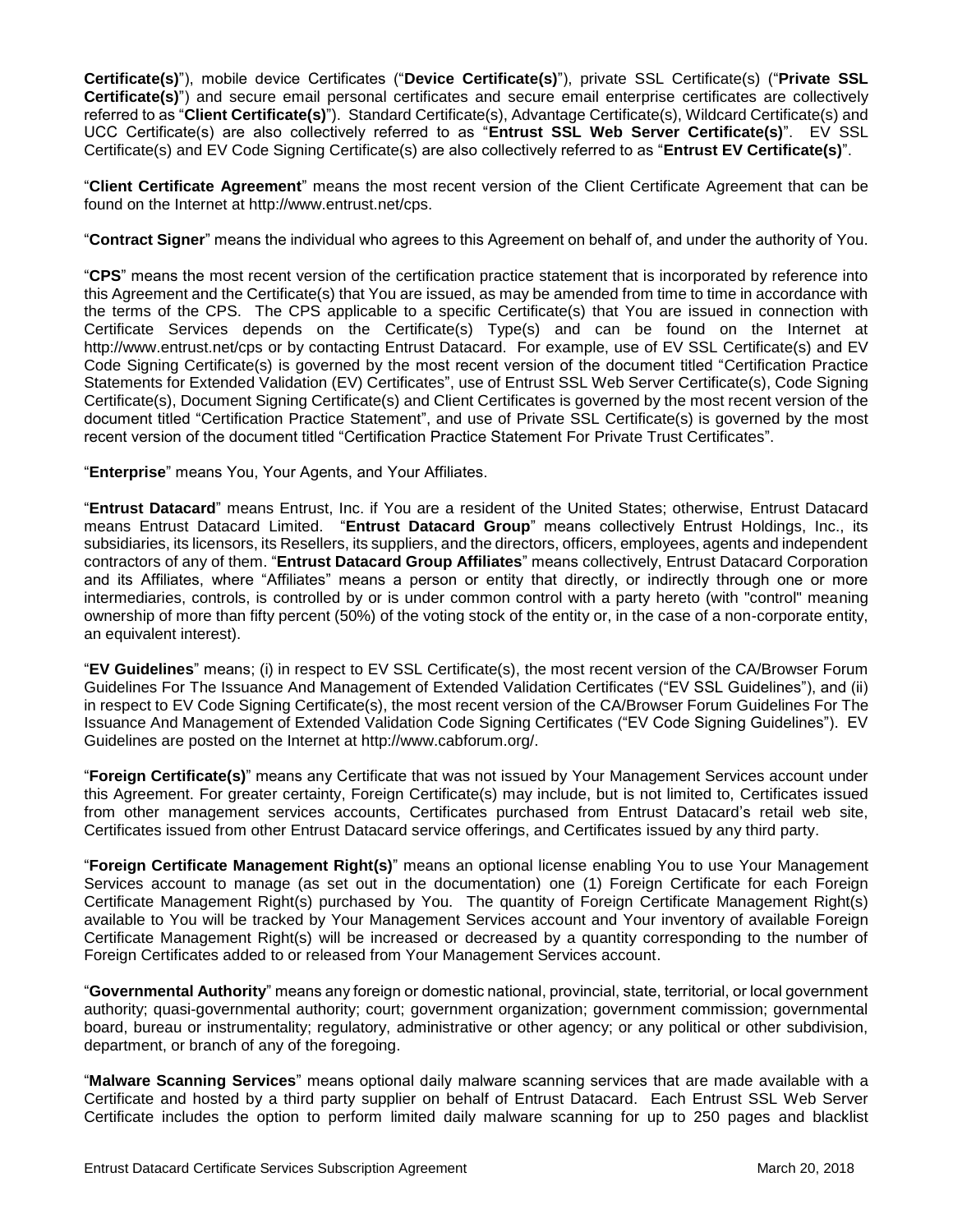monitoring, for one domain. EV SSL Certificates includes the option to perform limited daily malware scanning for up to 500 pages, blacklist monitoring, and such other ancillary scans for one domain that are documented as part of the services. For greater certainty, Private SSL Certificates do not include Malware Scanning Services. Such Malware Scanning Services are subject to You supplying the information necessary to such third party supplier to perform such services and will be available until the earlier of: (i) the end of the Subscription Term; (ii) revocation of the applicable Certificate corresponding to the domain being scanned; and (iii) Malware Scanning Service discontinuation by Entrust Datacard. Entrust Datacard reserves the right to alter the features and functionality of the Malware Scanning Services or discontinue such services throughout the Subscription Term and makes no warranty that any malware, security threats or vulnerabilities will be detected or is detectable by such services.

"**Management Services**" means a self-service administration tool hosted by Entrust Datacard that is designed to help You manage Certificate(s) that may be made available to You by Entrust Datacard that enables You to manage the issuance, revocation, and expiry of one or more Certificate(s) issued to You as part of Certificate Services. Management Services are available in two (2) deployment and use models as may be described in the documentation: a certificate pooling model ("Pooling") and a non-pooling model ("Non-Pooling").

"**Permitted Group**" means in the case of (i) Entrust SSL Web Server Certificate(s), EV SSL Certificate(s), Private SSL Certificate(s), EV Code Signing Certificate(s), Document Signing Certificate(s) and Code Signing Certificates, You and Your Affiliates; and (ii) in the case of Client Certificates, Your employees or third parties conducting Enterprise related business with to whom You have assigned an email address for such business purposes.

"**Person**" means and includes an individual, corporation, business, trust, partnership, limited liability company, association, joint venture, Governmental Authority, public corporation, or any other legal or commercial entity.

"**Reseller**" means a legal entity authorized by Entrust Datacard to resell Certificate Services to You.

"**Relying Party**" means any individual or entity that relies on a Valid Certificate. For avoidance of doubt, an ASV is not a "Relying Party" when software distributed by such ASV merely displays information regarding a Certificate.

"**Subscriber**" means the Person in the Permitted Group who is issued a Certificate under this Agreement.

"**Subscription Fees**" means the fees established by Entrust Datacard that You will pay to use the Certificate Services, Management Services and ECS Support Services, as posted from time to time at Entrust Datacard's internet web site and/or in the documentation included with the Management Services, or as set out in a quotation issued to You by Entrust Datacard, or as set out in a purchase order issued by You to Entrust Datacard (or an authorized reseller of Entrust Datacard) that has been accepted by Entrust Datacard. In spite of the foregoing, if You have purchased the Certificate Services through a Reseller the Subscription Fees will be the fees agreed to between You and such Reseller provided that such Reseller pays to Entrust Datacard such portion of such Subscription Fees as required pursuant to the written agreement between Entrust Datacard and such Reseller.

"**Subscription Term**" means the length of time that You have subscribed to purchase Certificate Services commencing on the Activation Date. In the case where You have purchased Certificate Services that: (i) are for a single Certificate, the Subscription Term is the validity period of the applicable Certificate(s); (ii) include "Pooling" Management Services, the Subscription Term is the period of time for which You have purchased the right to use such Management Services, irrespective of whether the Certificate(s) that are issued to You as part of Certificate Services have validity periods extending beyond such period of time, or (iii) include "Non-Pooling" Management Services, the Subscription Term is the validity period of the applicable Certificate(s) issued under such Management Services, provided that all such Certificates are issued on or before the one (1) year anniversary of the Activation Date after which time such ability to request issuance shall expire. In the event that You elect to renew Your subscription to the Certificate Services upon expiration of the Subscription Term for an additional length of time (a "Renewal Term"), the Subscription Term will be extended to include such Renewal Term upon payment of the Subscription Fees for the Renewal Term. In any case, the Subscription Term may be shortened pursuant to Section 10 of this Agreement.

"**Suspect Code**" means any code or set of instructions that contains malicious functionality or serious vulnerabilities, including spyware, malware and other code that installs without the user's consent and/or resists its own removal, and code that can be exploited in ways not intended by its designers to compromise the trustworthiness of the computing environment on which it executes.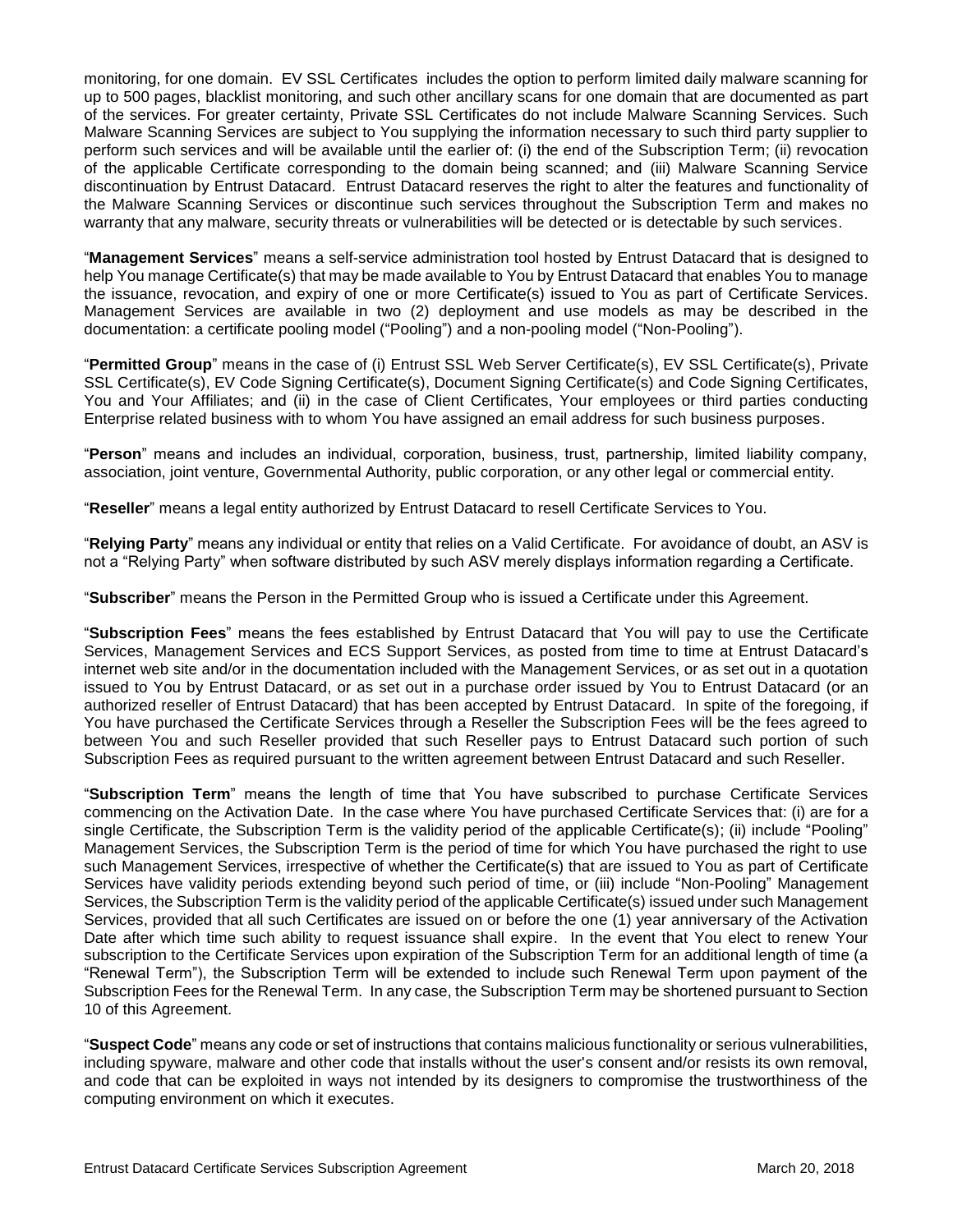"**You**" or "**Your**" means the Person who has entered into this Agreement to receive Certificate Services.

"**Your Affiliates**" means Your controlled subsidiaries who You will cause to comply with this Agreement. In this context, You control a subsidiary if You own fifty percent (50%) or more of the voting rights for the board of directors or other mechanism of control for the corporation or other entity.

"**Valid**" means that a Certificate that has not expired and has not been revoked.

#### 2. **Services and License**

- (a) Issuance of Certificate(s): Upon receipt of Your application for Certificate Services, Entrust Datacard will perform limited verification (as described in the CPS) of the information submitted by Enterprise. After completing such verification, Entrust Datacard may issue You or Your Affiliates (if applicable) one or more Certificate(s) (depending on the amount of Subscription Fees You have paid) as described in the CPS. If Entrust Datacard issues Certificate(s) services to You or Your Affiliates (if applicable), Entrust Datacard will make such Certificate(s) available for retrieval.
- (b) Grant of License: Subject to the terms and conditions of this Agreement, Entrust Datacard hereby grants to Enterprise a non-exclusive, non-transferable license to use the Certificate Services; provided, however, that Enterprise may only use the Certificate Services (including for the avoidance of any doubt, all Certificate(s)) in compliance with this Agreement, for the sole purposes of securing communications pertaining to Enterprise related business. If the Certificate Services include Management Services, Enterprise may only use the Management Services in compliance with this Agreement for the purpose of managing Certificate(s) issued by Entrust Datacard to You or Your Affiliates. All use of the Management Services must be in accordance with the documentation supplied to You as part of the Management Services. If Entrust Datacard makes computer software available to Enterprise for download as part of the Certificate Services, such software will be licensed to Enterprise under the terms of the license agreement embedded in or associated with such software. Enterprise does not acquire any rights, express or implied, in the Certificate Services, other than those rights specified in this Agreement. Enterprise will not host, time-share, rent, lease, sell, license, sublicense, assign, distribute or otherwise transfer any component of Certificate Services, except as provided in this Agreement. If one or more enabling mechanisms ("**License String**") that provides Enterprise with access to the Certificate Services is supplied to Enterprise, Enterprise may only use such Licensing String for the purpose of using the Certificate Services and Enterprise may not copy or alter a Licensing String. Each permitted copy of all or part of any item of Certificate Services must include all copyright notices, restricted rights legends, proprietary markings and the like exactly as they appear on the copy delivered by Entrust Datacard to Enterprise. You may only deploy the number of Certificates that You have purchased from Entrust Datacard or its Reseller. Enterprise will not copy, modify, adapt or merge copies of the Certificate Services except as provided in this Agreement. Enterprise will not translate, reverse engineer, de-compile or disassemble the Certificate Services except to the extent that law explicitly prohibits this restriction notwithstanding a contractual restriction to the contrary.
- (c) ECS Support Services: If You have purchased Management Services You are entitled to receive the ECS Support Services set below. "**ECS Support Services**" means the maintenance, support and verification services relating to the: (i) issuance and revocation of one or more Certificate(s) to You or Your Affiliates, (ii) Certificate Services, and (iii) Management Services, that are provided by Entrust Datacard according to the service plan selected and paid (if applicable) for by You. ECS Support Services are available in the following service plans: (i) the Silver Support Plan ("**Silver Support**"), and (ii) the Platinum Support Plan ("**Platinum Support**"). ECS Support Services are provided by Entrust Datacard for the duration of the Subscription Term pursuant to the terms and conditions of the ECS Support Services Agreement available on the Internet at www.entrust.net/cps. Entrust Datacard reserves the right to modify the ECS Support Services in its discretion during the Subscription Term.

If You have subscribed to Management Services, Silver Support services will be provided to You at no additional charge as part of the Management Services that You have subscribed to. If You have subscribed to Management Services, You may elect to upgrade the ECS Support Services to the Platinum Support Plan, subject to Your payment of the applicable Subscription Fee. The Subscription Fee for the Platinum Support Plan must be paid for all Certificates in the Management Services account, or added thereafter during the Subscription Term.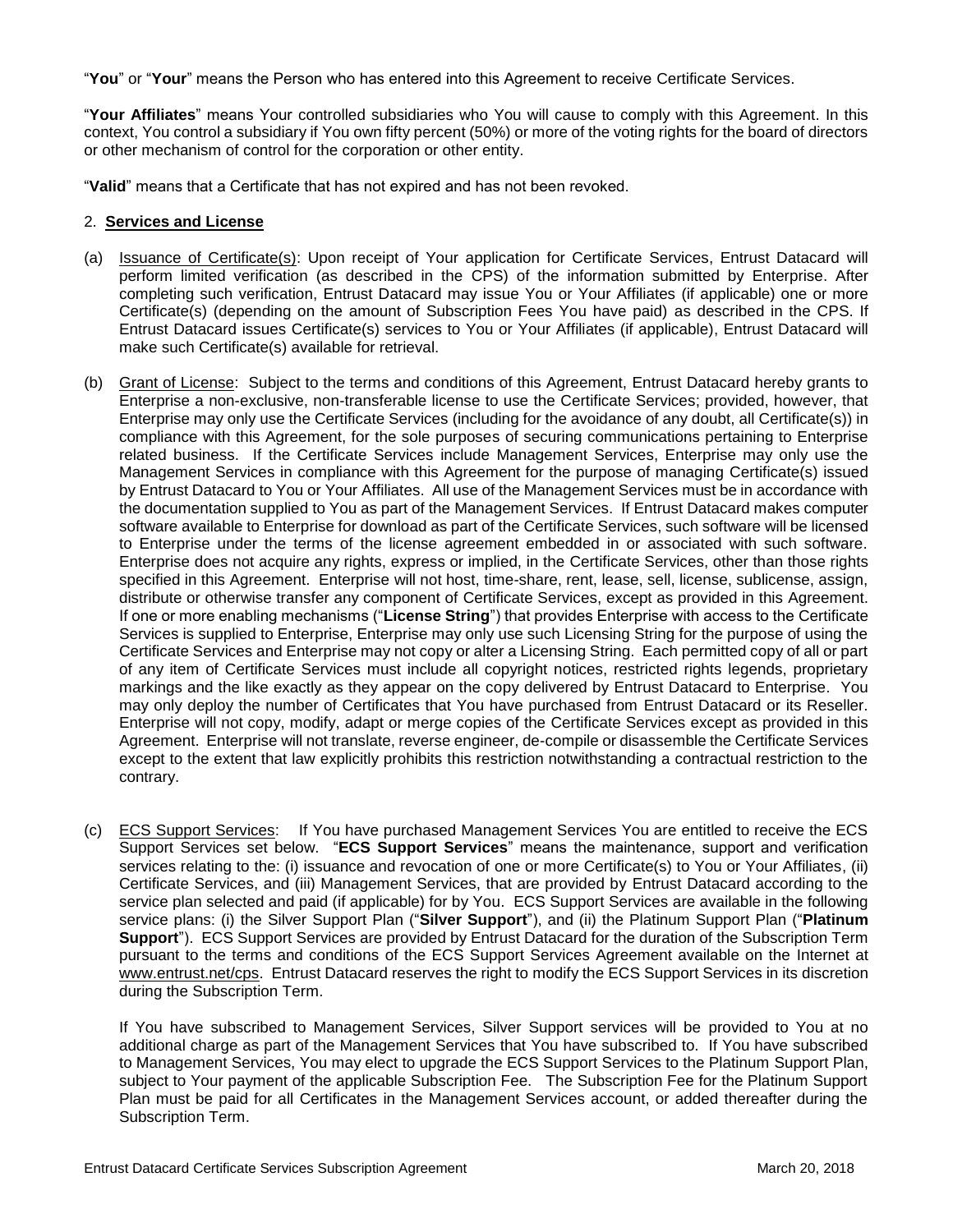## 3. **Fees**

You will pay all applicable Subscription Fees for any Certificate Services issued to You, plus any additional taxes. Such payment will be made within thirty (30) days of the receipt of an invoice from Entrust Datacard for any such Certificate Services; provided, however that if You have purchased the Certificate Services through a Reseller then the payment terms will be those terms established between You and such Reseller. In the event that You do not pay the applicable fees for any Certificate Services extended to You (or where You have purchased the Certificate Services through a Reseller and such Reseller does not pay Entrust Datacard the applicable fees for any Certificate Services in accordance with Entrust Datacard's agreement with such Reseller), Enterprise will not be entitled to use such Certificate Services (including for the avoidance of any doubt, any Certificate(s)) and Entrust Datacard may refuse to process any subsequent applications submitted by You for additional Certificate Services and revoke all Certificate(s). All amounts due under this Agreement to Entrust Datacard must be paid to the invoicing member of the Entrust Datacard Group.

## 4. **Representations, Warranties and Additional Obligations**

You represent and warrant to Entrust Datacard and all Certificate Beneficiaries that You have the authority to bind Your Affiliates to this Agreement (if Your Affiliates are issued any Certificate(s) or otherwise receive any Certificate Services in connection with the Management Services purchased hereunder, if applicable). You will and You will cause Your Affiliates who receive any Certificate Services hereunder, and Your Agents, to comply with: (A) the requirements (including but not limited to providing the representations and warranties) set forth in this Agreement and, in the case of EV SSL Certificate(s) and EV Code Signing Certificate(s), the EV Guidelines, and (B) all applicable laws including, without limitation, laws relating to import, export, licensing, and data protection, as they apply to the activities contemplated under this Agreement or the right to include personal information in Certificates.

You further represent and warrant to Entrust Datacard and all Certificate Beneficiaries that:

- (i) all information provided, and all representations made, by Subscriber in relation to any Certificate Services are and will be complete and accurate (and You will promptly update such information and representations from time to time as necessary to maintain such completeness and accuracy);
- (ii) the Private Key corresponding to the Public Key submitted to Entrust Datacard with Your application for a Certificate(s) was created using sound cryptographic techniques and all reasonable measures have been taken to maintain sole control of, keep confidential, and properly protect the Private Key (and any associated access information or device – e.g., password or token) at all times and will operate and maintain any device storing Private Keys in a secure manner;
- (iii) the Certificate(s) will not be installed or used until You have reviewed and verified the accuracy of the data in each Certificate;
- (iv) in the case of Entrust SSL Certificates, EV SSL Certificates and Private SSL Certificates, the Certificate(s) will be installed only on the server(s) that are accessible at the domain name (subjectAltName(s)) listed on the Certificate;
- (v) Certificates and the Private Key corresponding to the Public Key listed in such Certificate will only be used in compliance with all applicable laws, solely for authorized company business, solely in accordance with the Agreement and the Certificate will not be used for any hazardous or unlawful (including tortious) activities;
- (vi) You will immediately respond to Entrust Datacard's instructions concerning (1) compromise of the Private Key associated with any Certificate, and (2) misuse or suspected misuse of a Certificate;
- (vii) all use of the Certificate and its associated Private Key will cease immediately, and You will promptly notify Entrust Datacard and request the revocation of the Certificate, if (1) any information included in Your application for a Certificate or the Certificate changes, is or becomes incorrect or inaccurate, or if any change in any circumstances would make the information in the Certificate incorrect, misleading or inaccurate; or (2) there is any actual or suspected misuse or compromise of the Private Key (or key activation data) associated with the Public Key in the Certificate;
- (viii) all use of the (1) Certificate and (2) Private Key associated with the Public Key in such Certificate will cease upon expiration or revocation of such Certificate, and such Certificate will be removed from the device(s) and/or software in which it has been installed;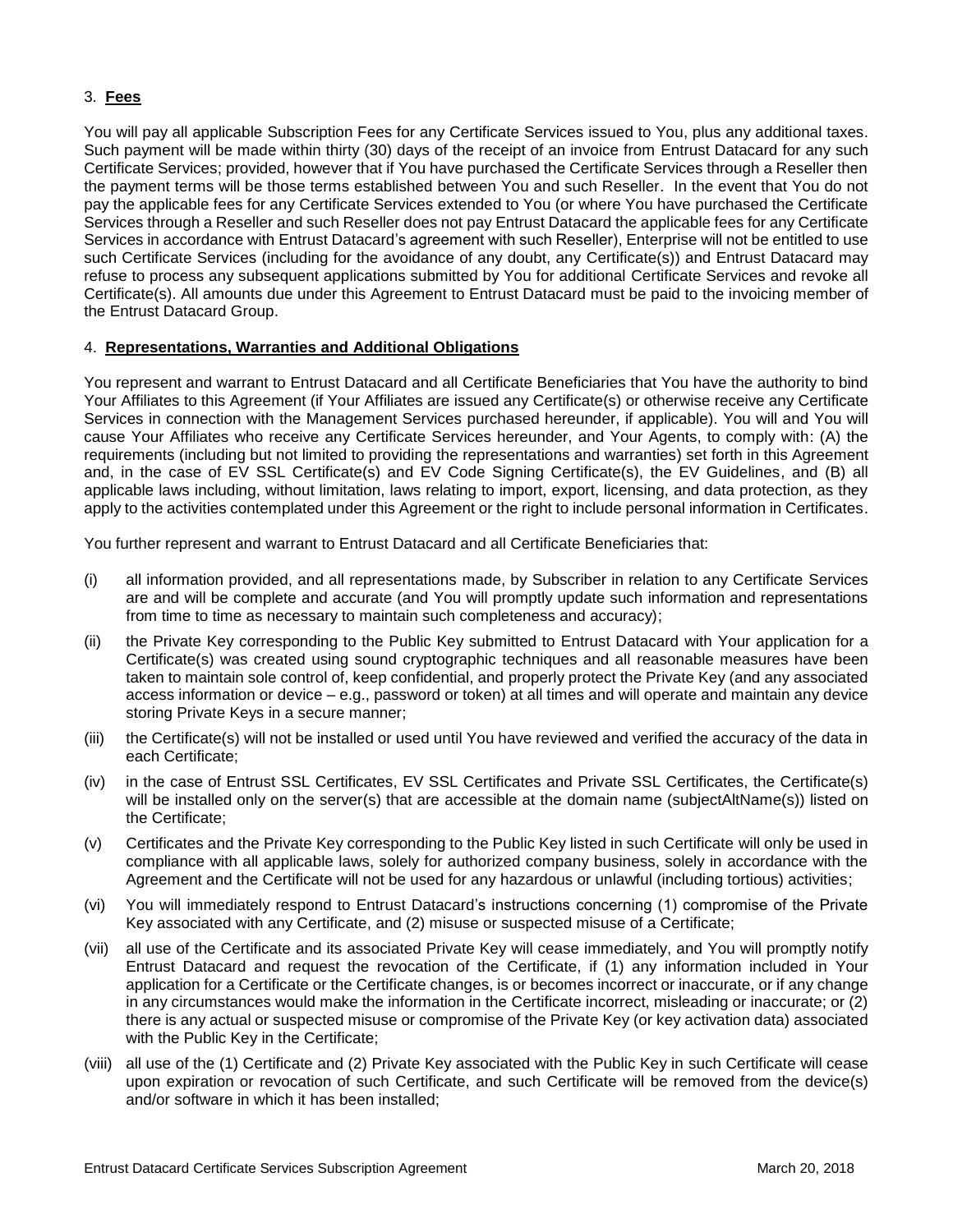- (ix) You acknowledge and agree that Entrust Datacard is entitled to revoke a Certificate immediately if: (1) You breach any of Your obligations, representations and/or warranties set out in this Section 4, (2) Entrust Datacard discovers that the Private Key has been compromised, or (3) Entrust Datacard discovers that a Certificate is being used to enable phishing attacks, fraud and/or the distribution of Suspect Code;
- (x) the subject named in the Certificate(s) corresponds to the Subscriber, and that the Subscriber has authorized the inclusion of such information in the Certificate;
- (xi) You have the exclusive right to use the domain name or email address listed in Certificate;
- (xii) in the case of Code Signing Certificates and EV Code Signing Certificates, (1) You will use commercially reasonable efforts to employ the code signing practices set out in the Code Signing Best Practices document available at https://www.entrust.com/get-support/ssl-certificate-support/enrollment-guides/ or by contacting Entrust Datacard; (2) You will not knowingly use the Certificate and the Private Key corresponding to the Public Key listed in such Certificate to digitally sign Suspect Code and You acknowledge that Entrust Datacard will revoke such Certificate if You fail to comply; (3) in the event that there is evidence that a Certificate was used to digitally sign Suspect Code; (A) all use of such Certificate and its associated Private Key will cease immediately, and (B) You will immediately notify Entrust Datacard and request the revocation of the applicable Certificate if You become aware (by whatever means) that the Private Key associated with such Certificate has digitally signed code that contains Suspect Code; (4) You will not request a Certificate containing a Public Key that is, or will be used with any other Certificate Type; (5) You acknowledge and agree (A) if the Certificate is identified as a source of Suspect Code, (B) the authority to request the Certificate cannot be verified, or (C) the Certificate is revoked for reasons other than at Your request (e.g. as a result of private key compromise, discovery of malware, etc.), then Entrust Datacard is authorized to share information about the Certificate, signed application, Certificate, and surrounding circumstances with other CAs or industry groups, including the CA/Browser Forum; and (6) You acknowledge that ASV's may independently determine that a Certificate is malicious or compromised and that ASV's and ASV products may have the ability to modify its customer experiences or "blacklist" a Code Signing Certificate or EV Code Signing Certificate without notice to You or Entrust Datacard and without regard to the revocation status of the Code Signing Certificate or EV Code Signing Certificate; and
- (xiii) in respect to EV Code Signing Certificates; You will only digitally sign code that complies with the requirements set forth in the EV Code Signing Guidelines.

You expressly agree that You will:

- a) provide, in any communications with Entrust Datacard, correct information with no known errors, misrepresentations, or omissions;
- b) generate a new, secure, and cryptographically sound Key Pair to be used in association with the Certificate;
- c) ensure that any information provided to Entrust Datacard in connection with Your application for a Certificate does not infringe, misappropriate, dilute, unfairly compete with, or otherwise violate the intellectual property, or other rights of any person, entity, or organization in any jurisdiction;
- d) refrain from modifying the contents of Certificates;
- e) use Certificates and Certificate Services exclusively for legal and authorized purposes in accordance with the terms and conditions of the Agreement and applicable laws;
- f) only use Certificates on behalf of the organization listed as the Subject in such Certificates;
- g) keep confidential and properly protect the Private Keys;
- h) notify Entrust Datacard as soon as reasonably practicable of any change to any information included in Your application for a Certificate or any change in any circumstances that would make the information in Your application for a Certificate misleading or inaccurate;
- i) notify Entrust Datacard as soon as reasonably practicable of any change to any information included in the Certificate or any change in any circumstances that would make the information in the Certificate misleading or inaccurate;
- j) immediately cease to use Certificates if any information included in the Certificate or if any change in any circumstances would make the information in the Certificate misleading or inaccurate;
- k) notify Entrust Datacard immediately of any suspected or actual Compromise of the Private Keys and request the revocation of such Certificate;
- l) immediately cease to use the Certificate upon (a) expiration or revocation of such Certificate, or (b) any suspected or actual Compromise of the Private Key corresponding to the Public Key in such Certificate, and remove such Certificate from the devices and/or software in which it has been installed;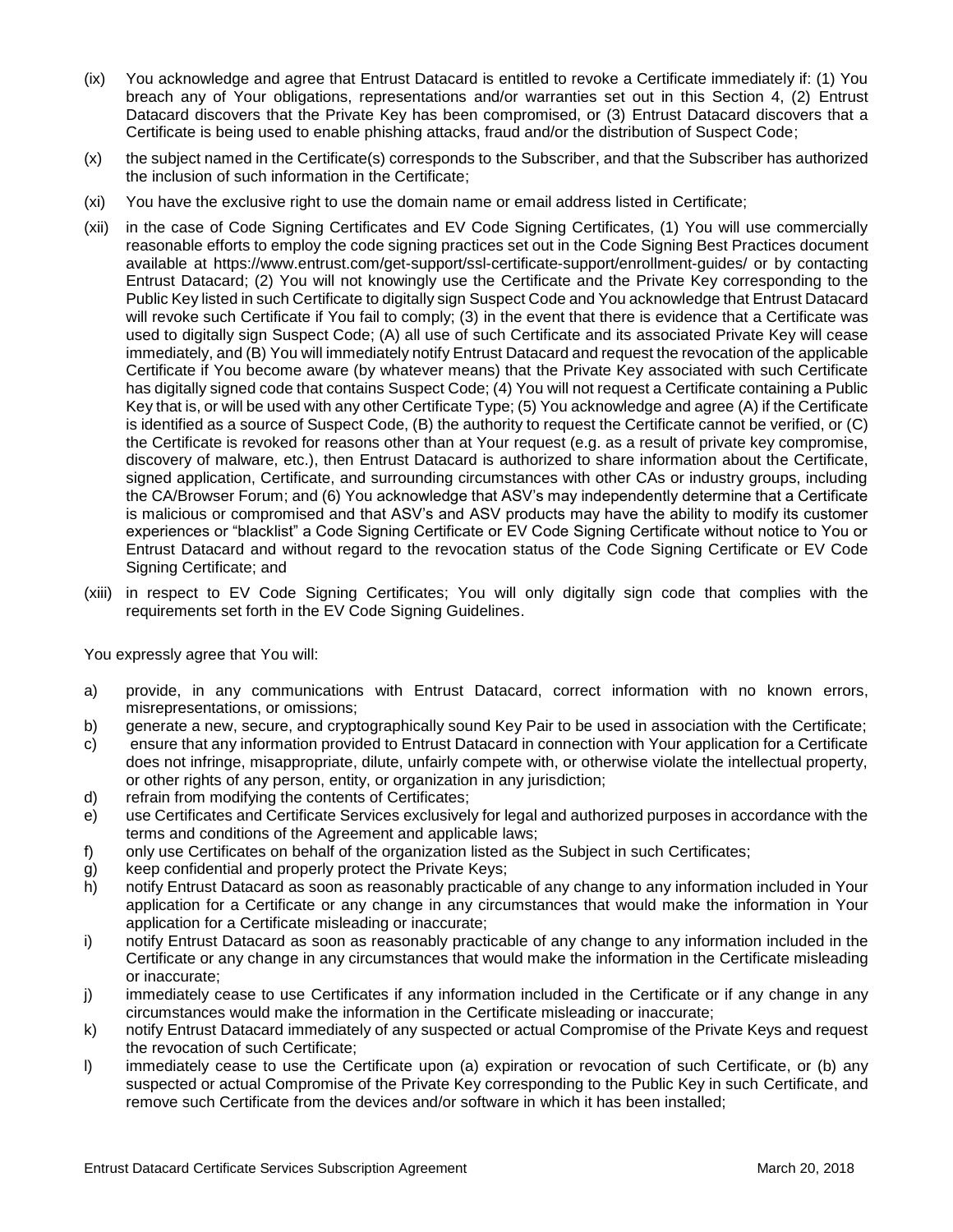- m) will comply with all applicable laws including, without limitation, laws relating to import, export, licensing, and data protection, as they apply to the activities contemplated under this Agreement including without limitation Enterprise's right to export, import or use the Certificate Services or the right to include personal information in Certificates;
- n) in respect to Document Signing Certificates, generate and protect the Key Pair in a cryptographic module that (a) prevents exportation or duplication, and (ii) meets or exceeds FIPS 140-2 Level 2 certification standards;
- o) refrain from using the Private Key corresponding to the Public Key in the Certificate to sign other Certificate(s); and
- p) use appropriate judgment about whether it is appropriate, given the level of security and trust provided by Certificate, to use Certificate in any given circumstance.

For the avoidance of any doubt, (1) Entrust Datacard will not be under any obligation to issue any Certificate containing pre-qualified information if such pre-qualified information is subsequently found to have changed or to be in any way inaccurate, incorrect, or misleading; (2) by submitting a request for Certificate, You are representing and warranting that the pre-qualified information has not changed and is in no way inaccurate, incorrect, or misleading; (3) Entrust Datacard shall be entitled to revoke a Certificate issued to You if (i) the pre-qualified information submitted by You is subsequently found to have changed or to be inaccurate, incorrect, or misleading, (ii) if revocation is requested by You, (iii) upon expiry or termination of this Agreement, or (iv) for any other reason identified for revocation in the CPS or the applicable EV Guidelines; (4) You must notify Entrust Datacard immediately of any change to any information included in any Certificate issued to You or any Certificate management service application submitted by You or any change circumstances that would make the information in any such Certificate or Certificate Management Service application inaccurate, incorrect, or misleading, and (5) You must notify Entrust Datacard immediately of any changes to pre-qualified information, or any changes in any circumstances that would make any pre-qualified information inaccurate, incorrect, or misleading.

Client Certificates and Mobile Device Certificates may be issued and distributed to third parties within the Permitted Group, provided that such issuance and distribution is done pursuant to the Client Certificate Agreement and provided that (i) You have verified the information included in each Client Certificate as being accurate; (ii) the individual to whom such Client Certificate is issued has consented to the inclusion of all data that is incorporated into such Client Certificates; (iii) You have paid the applicable license fee for the Client Certificate; and (iv) such Client Certificate is used for Enterprise related business only.

## 5. **Confidentiality**

You acknowledge that the Certificate Services (and any information incorporated therein or provided thereto) contain the Confidential Information (defined below) of Entrust Datacard. You will not translate, reverse engineer, de-compile, disassemble, or develop competitive Certificate Services using any such information derived from Entrust Datacard's Confidential Information.

For the purposes of this Section, "Confidential Information" means business, technical and financial information, however conveyed or presented, of the Discloser (defined below), together with all information derived by the Recipient (defined below) from any such information and any other information clearly designated by the Discloser as being confidential to it (whether or not it is marked "confidential"), or which ought reasonably be considered to be confidential.

Each party (in such capacity, "Recipient") will retain Confidential Information of the other party (in such capacity, "Discloser") in confidence and will use, disclose, and copy it solely for the purpose of, and in accordance with the Agreement. Recipient will only disclose Discloser's Confidential Information to Recipient's personnel (including, in Your case, Enterprise personnel) and agents with a need to know ("Recipient Agents"). Recipient shall be responsible for ensuring Recipient Agents comply with the confidentiality obligations of this Section and shall remain ultimately responsible for the use and disclosure of Confidential Information by Recipient Agents. Recipient will use the same degree of care as Recipient uses to protect Recipient's own Confidential Information of a similar nature, but no less than reasonable care, to prevent the unauthorized use or disclosure of Discloser's Confidential Information.

Recipient will not be bound by any obligations restricting disclosure and use set forth in this Agreement with respect to Discloser's Confidential Information, or any part thereof, which: (i) was known to Recipient prior to disclosure, without any obligation of confidentiality; (ii) was lawfully in the public domain prior to its disclosure, or becomes publicly available other than through a breach of this Agreement; (iii) was disclosed to Recipient by a third party,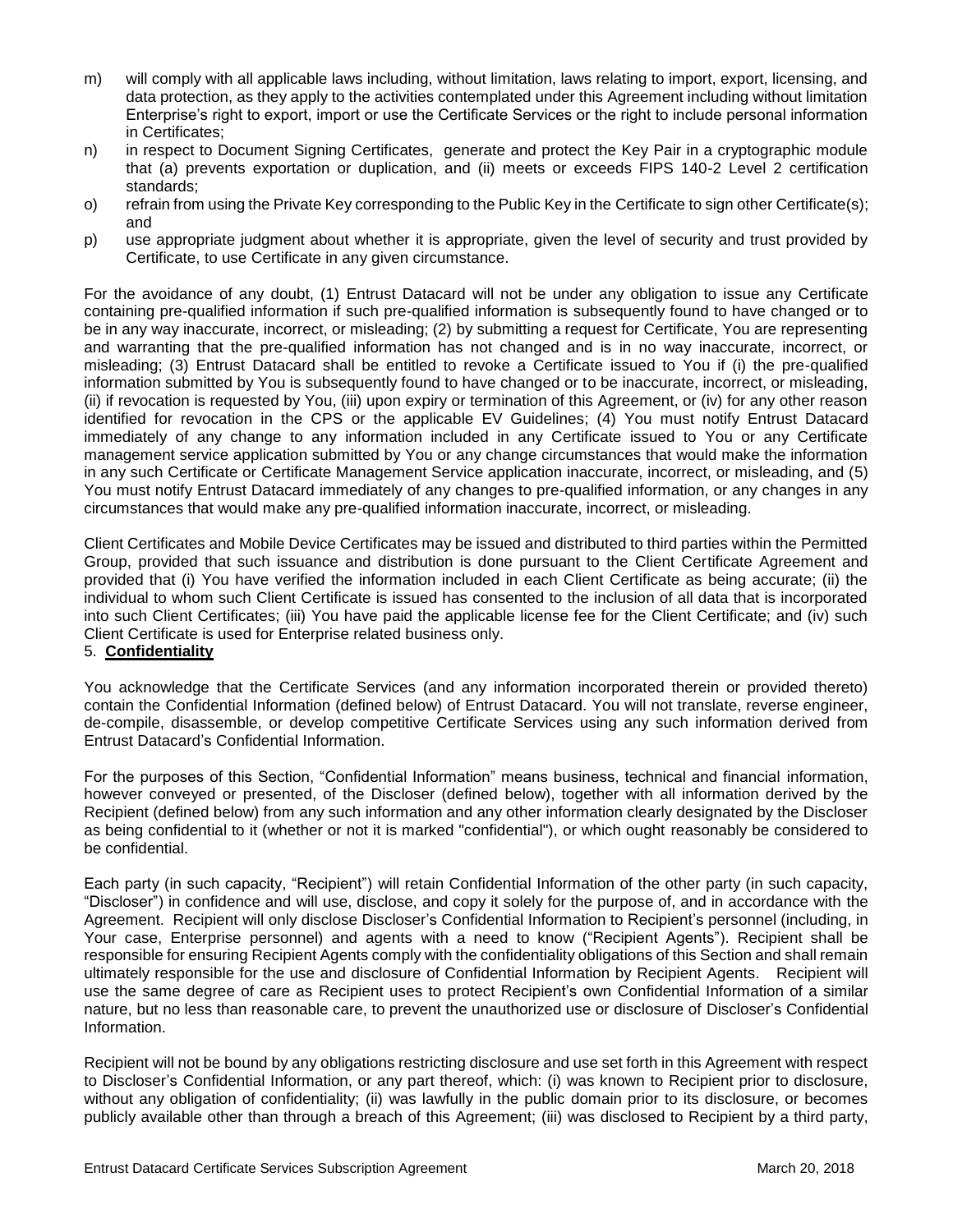provided that such third party is not in breach of any confidentiality obligation in respect of such information; or (iv) is independently developed by Recipient.

If Recipient is compelled pursuant to legal, judicial, or administrative proceedings, or otherwise required by law, to disclose the Confidential Information of Discloser, Recipient will use reasonable efforts to seek confidential treatment for such Confidential Information, and, if and as permitted by law, provide prior notice to Discloser to allow Discloser to seek protective or other court orders.

## 6. **Intellectual Property Ownership**

The Certificate Services and all modifications, enhancements and derivative works thereof, including all right, title and interest (and all intellectual proprietary rights therein) remain the sole and exclusive property of Entrust Datacard and/or its third-party licensors.

## 7. **DISCLAIMER OF WARRANTY**

**EXCEPT FOR THE EXPLICIT REPRESENTATIONS, WARRANTIES, AND CONDITIONS PROVIDED IN THIS AGREEMENT AND THE CPS, CERTIFICATE SERVICES AND ANY SERVICES PROVIDED IN RESPECT TO CERTIFICATE(S) ARE PROVIDED "AS IS", AND NEITHER ENTRUST DATACARD GROUP, ENTRUST DATACARD GROUP AFFILIATES NOR ANY RESELLERS, CO-MARKETERS, SUBCONTRACTORS, DISTRIBUTORS, AGENTS, SUPPLIERS, EMPLOYEES, OR DIRECTORS OF ANY OF THE FOREGOING MAKE ANY REPRESENTATIONS OR GIVE ANY WARRANTIES, OR CONDITIONS, WHETHER EXPRESS, IMPLIED, STATUTORY, BY USAGE OF TRADE, OR OTHERWISE, AND ENTRUST DATACARD GROUP, ENTRUST DATACARD GROUP AFFILIATES, AND ALL RESELLERS, CO-MARKETERS, SUBCONTRACTORS, DISTRIBUTORS, AGENTS, SUPPLIERS, EMPLOYEES, OR DIRECTORS OF ANY OF THE FOREGOING SPECIFICALLY DISCLAIM ANY AND ALL REPRESENTATIONS, WARRANTIES, AND CONDITIONS OF MERCHANTABILITY, NON-INFRINGEMENT, TITLE, SATISFACTORY QUALITY, OR FITNESS FOR A PARTICULAR PURPOSE. EXCEPT FOR THE EXPLICIT REPRESENTATIONS, WARRANTIES AND CONDITIONS CONTAINED IN THIS AGREEMENT AND IN THE CPS, THE ENTIRE RISK OF THE USE OF ANY CERTIFICATE SERVICES OR ANY SERVICES PROVIDED IN RESPECT CERTIFICATE SERVICES OR THE VALIDATION OF DIGITAL SIGNATURES WILL BE BORNE SOLELY BY YOU.**

## **8 IP INDEMNIFICATION**

**8.1 Intellectual Property Indemnity.** Entrust Datacard shall defend You from any claims by third parties that the Certificate Services furnished and used within the scope of this Agreement infringes upon or misappropriates a Canadian, United States or European Union patent issued as of the Activation Date, trademark, copyright, trade secret or other proprietary right (a "Claim"), and will pay any damages, settlements, costs, and expenses, including without limitation court costs and reasonable attorney's fees, finally awarded against You by a court or arbitrator in any proceeding related to such Claim, provided, however, that You (i) give to Entrust Datacard prompt written notice of each Claim threatened or received by You, (ii) give to Entrust Datacard the exclusive right to control and direct the investigation, defense and settlement of such Claim, and (iii) have not compromised or settled the Claim.

**8.2 Mitigation by Entrust Datacard.** If (a) Entrust Datacard becomes aware of an actual or potential Claim, or (b) You provide Entrust Datacard with notice of an actual or potential Claim, Entrust Datacard may (or in the case of an injunction against You, shall), at Entrust Datacard's sole option and expense: (i) procure for You the right to continue to use the affected portion of the Certificate Services; (ii) modify or replace the affected portion of the Certificate Services with functionally equivalent or superior certificate services so that Your use is noninfringing; or (iii) if (i) or (ii) are not commercially reasonable, revoke the affected Certificates and pay to You the prorated cost of the revoked Certificates, less any outstanding moneys owed on such Certificates.

**8.3 Exceptions to Indemnity.** Entrust Datacard shall have no liability, and shall be indemnified and held harmless by You against any Claim in respect of any Certificate Services if: (a) such Certificate Services are used by You outside the scope or the license granted in this Agreement or in a manner or for a purpose other than that for which it was supplied, as contemplated by Entrust Datacard's documentation; (b) such Certificate Services are modified by You without the written consent of Entrust Datacard; or (c) the Claim is based on infringement arising from: (i) the web server software that issued the certificate signing request (CSR); (ii) a certificate signing request (CSR) or any information contained therein; or (iii) information, data or specifications provided by You to Entrust Datacard.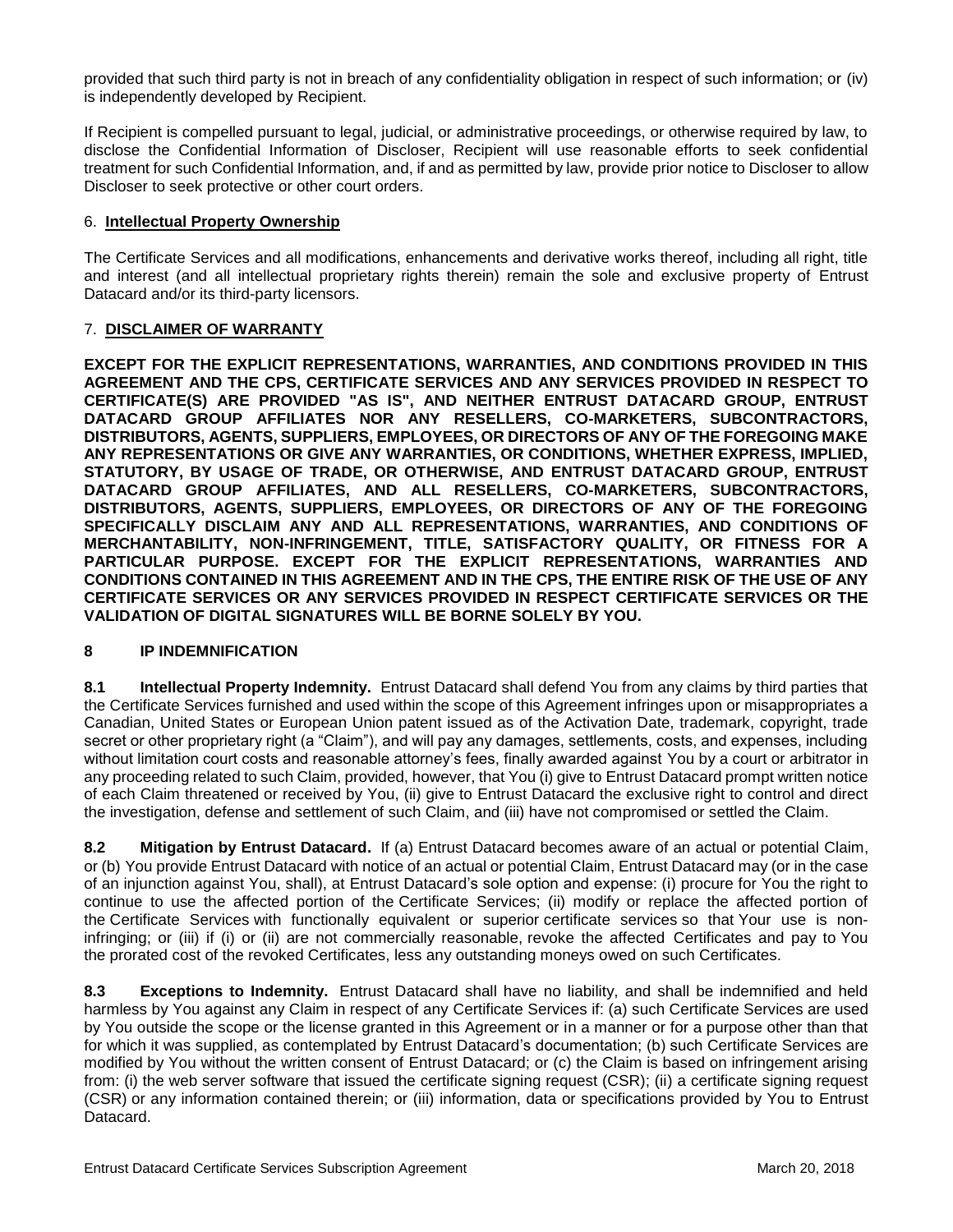**8.4 LIMIT TO INDEMNITY. NOTWITHSTANDING ANYTHING TO THE CONTRARY IN THIS AGREEMENT, IN NO EVENT WILL ENTRUST DATACARD'S LIABILITY PURSUANT TO THIS SECTION 8 EXCEED ONE MILLION DOLLARS US (\$1,000,000). THE PROVISIONS OF THIS SECTION 8 STATE THE SOLE AND EXCLUSIVE LIABILITY OF ENTRUST DATACARD, AND THE SOLE AND EXCLUSIVE REMEDY OF SUBSCRIBER WITH RESPECT TO ANY CLAIM OF THE NATURE DESCRIBED HEREIN.**

#### 9. **LIMITATION OF LIABILITY**

**9.1 ENTRUST DATACARD, ENTRUST DATACARD GROUP AND ENTRUST DATACARD GROUP AFFILIATES AND ANY RESELLERS, CO-MARKETERS, SUBCONTRACTORS, DISTRIBUTORS, AGENTS, SUPPLIERS, AND EMPLOYEES AND DIRECTORS OF ANY OF THE FOREGOING (COLLECTIVELY, "ENTRUST DATACARD AND ITS ENTITIES") SHALL NOT BE LIABLE IN CONTRACT, TORT (INCLUDING NEGLIGENCE), STRICT LIABILITY, FOR BREACH OF A STATUTORY DUTY OR IN ANY OTHER WAY (EVEN IF ADVISED OF THE POSSIBILITY OF SUCH DAMAGES) FOR:**

- **(I) ANY ECONOMIC LOSS (INCLUDING, WITHOUT LIMITATION, LOSS OF REVENUES, PROFITS, CONTRACTS, BUSINESS OR ANTICIPATED SAVINGS);**
- **(II) TO THE EXTENT ALLOWED BY APPLICABLE LAW, ANY LOSS OR DAMAGE RESULTING FROM DEATH OR INJURY OF SUBSCRIBER AND/OR ANY RELYING PARTY OR ANYONE ELSE;**
- **(III) ANY LOSS OF GOODWILL OR REPUTATION;**
- **(IV) ANY OTHER INDIRECT, CONSEQUENTIAL, INCIDENTAL, MULTIPLE, SPECIAL, PUNITIVE, EXEMPLARY DAMAGES, OR**
- **(V) ANY LOSS OR DAMAGE THAT IS NOT DIRECTLY ATTRIBUTABLE TO THE USE OR RELIANCE ON A CERTIFICATE OR THE CERTIFICATE SERVICES PROVIDED UNDER THIS AGREEMENT AND THE CPS INCLUDING, WITHOUT LIMITATION, ANY LOSS OR DAMAGE RESULTING FROM THE COMBINATION OR INTEGRATION OF THE CERTIFICATE OR CERTIFICATE SERVICES WITH ANY SOFTWARE OR HARDWARE NOT PROVIDED BY ENTRUST DATACARD IF THE LOSS OR DAMAGE WOULD NOT HAVE OCCURRED AS A RESULT OF USE OF THE CERTIFICATE OR CERTIFICATE SERVICES ALONE.**

**IN ANY CASE WHETHER OR NOT SUCH LOSSES OR DAMAGES WERE WITHIN THE CONTEMPLATION OF THE PARTIES AT THE TIME OF THE APPLICATION FOR, INSTALLATION OF, USE OF OR RELIANCE ON THE CERTIFICATE, OR AROSE OUT OF ANY OTHER MATTER OR CERTIFICATE SERVICES (INCLUDING, WITHOUT LIMITATION, ANY ECS SUPPORT SERVICES) UNDER THIS AGREEMENT, THE APPLICABLE CPS OR WITH REGARD TO THE USE OF OR RELIANCE ON THE CERTIFICATE.**

**9.2 IN NO EVENT SHALL THE TOTAL AGGREGATE LIABILITY OF ENTRUST DATACARD AND ITS ENTITIES TO ANY APPLICANT, SUBSCRIBER, RELYING PARTY OR ANY OTHER PERSON, ENTITY, OR ORGANIZATION ARISING OUT OF OR RELATING TO THIS AGREEMENT, THE CPS AND ALL CERTIFICATES ISSUED (INCLUDING WITHOUT LIMITATION, THE INSTALLATION OF, USE OF OR RELIANCE UPON A CERTIFICATE) AND THE CERTIFICATE SERVICES PROVIDED UNDER THIS AGREEMENT UNDER ANY CAUSE OF ACTION, OR ANY CONTRACT, STRICT LIABILITY, TORT (INCLUDING NEGLIGENCE), OR OTHER LEGAL OR EQUITABLE THEORY OR IN ANY OTHER WAY, EXCEED THE GREATER OF ONE THOUSAND UNITED STATES DOLLARS (\$1,000.00 U.S.), OR (2) TWO TIMES THE FEES PAID BY YOU TO ENTRUST DATACARD UNDER THIS AGREEMENT DURING THE TWELVE MONTHS PRIOR TO THE INITIATION OF THE CLAIM TO A MAXIMUM OF ONE HUNDRED THOUSAND DOLLARS (\$100,000.00) (EXCEPT THAT FOR ANY ENTRUST EV CERTIFICATES ISSUED UNDER THIS AGREEMENT, ENTRUST DATACARD AND ITS ENTITIES' AGGREGATE LIABILITY IS LIMITED TO TWO THOUSAND U.S. DOLLARS (US\$2,000.00) PER SUBSCRIBER OR RELYING PARTY PER EV CERTIFICATE, UP TO A MAXIMUM OF ONE HUNDRED THOUSAND U.S. DOLLARS (US\$100,000.00)).**

**9.3 THELIMITATIONS AND EXCLUSIONS IN THIS SECTION 9 WILL APPLY NOTWITHSTANDING THE FAILURE OF ESSENTIAL PURPOSE OF ANY LIMITED REMEDY STATED HEREIN AND EVEN IF ENTRUST DATACARD AND ITS ENTITIES HAVE BEEN ADVISED OF THE POSSIBILITY OF THOSE DAMAGES. BECAUSE SOME JURISDICTIONS DO NOT ALLOW THE EXCLUSION OR LIMITATION OF INCIDENTAL OR CONSEQUENTIAL DAMAGES, THE ABOVE EXCLUSIONS OF INCIDENTAL AND CONSEQUENTIAL DAMAGES MAY NOT APPLY TO YOU AND/OR A RELYING PARTY BUT SHALL BE GIVEN EFFECT TO THE FULL EXTENT PERMITTED BY LAW. THE FOREGOING LIMITATIONS OF LIABILITY SHALL APPLY ON A CERTIFICATE-BY-CERTIFICATE BASIS, REGARDLESS OF THE NUMBER OF TRANSACTIONS OR CLAIMS**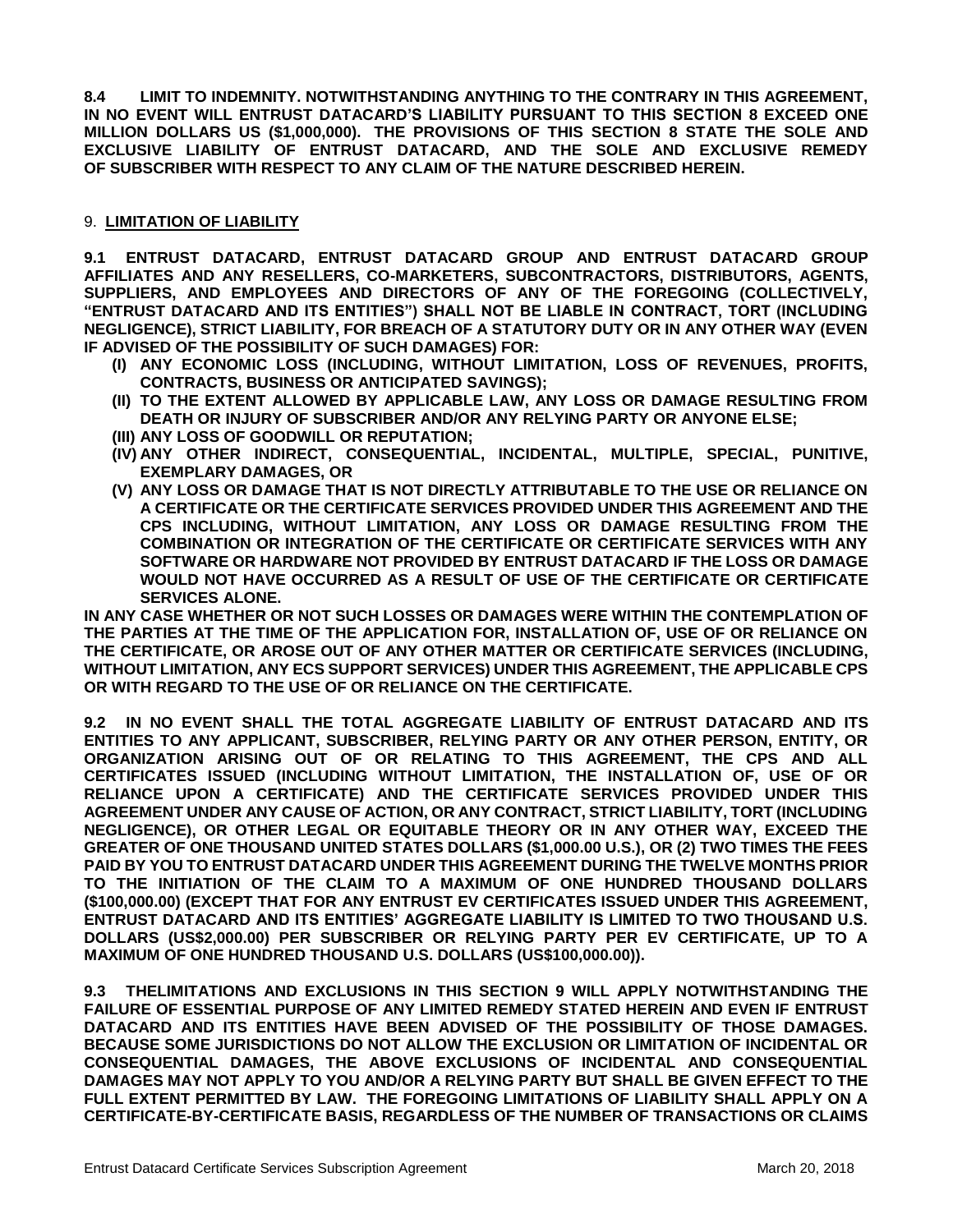**RELATED TO EACH CERTIFICATE, AND SHALL BE APPORTIONED FIRST TO THE EARLIER CLAIMS TO ACHIEVE FINAL RESOLUTION. THE DISCLAIMERS OF REPRESENTATIONS, WARRANTIES, AND CONDITIONS AND THE LIMITATIONS OF LIABILITY IN THIS AGREEMENT CONSTITUTE AN ESSENTIAL PART OF THIS AGREEMENT. ALL SUBSCRIBERS, RELYING PARTIES, AND OTHER PERSONS, ENTITIES, AND ORGANIZATIONS ACKNOWLEDGE THAT BUT FOR THESE DISCLAIMERS OF REPRESENTATIONS, WARRANTIES, AND CONDITIONS AND LIMITATIONS OF LIABILITY, ENTRUST DATACARD WOULD NOT ISSUE CERTIFICATE(S) TO SUBSCRIBERS OR PROVIDE THE CERTIFICATE SERVICES AND THAT THESE PROVISIONS PROVIDE FOR A REASONABLE ALLOCATION OF RISK.**

9.4 In no event will Entrust Datacard or Entrust Datacard Group Affiliates be liable for any damages to Applicants, Subscribers, Relying Parties or any other person, entity or organization arising out of or related to the use or misuse of, or reliance on any Certificate issued under this Agreement or the CPS that: (i) has expired or been revoked; (ii) has been used for any purpose other than as set forth in this Agreement or the CPS; (iii) has been tampered with; (iv) with respect to which the Key Pair underlying such Certificate or the cryptography algorithm used to generate such Certificate's Key Pair, has been Compromised by the action of any party other than Entrust Datacard or Entrust Datacard Group Affiliates (including without limitation the Subscriber or Relying Party); or (v) is the subject of misrepresentations or other misleading acts or omissions of any other party, including but not limited to Subscribers and Relying Parties. Except to the extent expressly provided in this Agreement, in no event shall Entrust Datacard or Entrust Datacard Group Affiliates be liable to the Subscriber, Relying Party or other party for damages arising out of any claim that a Certificate infringes any patent, trademark, copyright, trade secret or other intellectual property right of any party.

## 10. **Term**

This Agreement will continue for the Subscription Term, however, it will terminate if You, Your Affiliates, or Your Agents fail to comply with any of the material terms or conditions of this Agreement (including for the avoidance of any doubt, the CPS and in the case of EV SSL Certificates and EV Code Signing Certificate(s), the EV Guidelines). Enterprise will immediately cease to use the Certificate Services upon the earlier of (a) expiration of the Subscription Term; or (b) upon a breach of this Agreement (including the CPS) by either You, Your Affiliates or Your Agents. Entrust Datacard may also terminate this Agreement in its discretion with notice to You in order to comply with any third party licensing or other contractual or legal obligation to which Entrust Datacard is subject. This Agreement will terminate upon expiration of the Subscription Term or revocation by Entrust Datacard of all Certificates issued hereunder if such revocation occurs prior to the end of the Subscription Term. You must, upon such expiration cease all use of Your Certificate Services and remove any Certificates issued under this Agreement from the devices and/or software in which it has been installed. The provisions entitled "Representations, Warranties And Additional Obligations", "Confidentiality", "Intellectual Property Ownership", "Disclaimer of Warranties", "Limitation of Liability", "Term", "Severability", "Publicity","Entire Agreement", and those provisions of the CPS that are designated as surviving termination will continue in force even after any termination or expiration of this Agreement. All payment obligations will survive termination.

## 11. **Severability**

Whenever possible, each provision of this Agreement, the CPS, any other agreements will be interpreted in such manner as to be effective and valid under applicable law. If the application of any provision of this Agreement, the CPS, any other agreements or any portion thereof to any particular facts or circumstances will be held to be invalid or unenforceable by an arbitrator or court of competent jurisdiction, then (i) the validity and enforceability of such provision as applied to any other particular facts or circumstances and the validity of other provisions of this Agreement, the CPS, or any other agreements will not in any way be affected or impaired thereby, and (ii) such provision will be enforced to the maximum extent possible so as to effect its intent and it will be reformed without further action to the extent necessary to make such provision valid and enforceable.

**FOR GREATER CERTAINTY, IT IS EXPRESSLY UNDERSTOOD AND AGREED THAT EVERY PROVISION OF THIS AGREEMENT, THE CPS, AND ANY OTHER AGREEMENTS THAT DEALS WITH (I) LIMITATION OF LIABILITY OR DAMAGES, (II) DISCLAIMERS OF REPRESENTATIONS, WARRANTIES, CONDITIONS, OR LIABILITIES, OR (III) INDEMNIFICATION, IS EXPRESSLY INTENDED TO BE SEVERABLE FROM ANY OTHER PROVISIONS OF THIS AGREEMENT, THE CPS, AND ANY OTHER AGREEMENTS AND WILL BE SO INTERPRETED AND ENFORCED.**

## 12. **Privacy**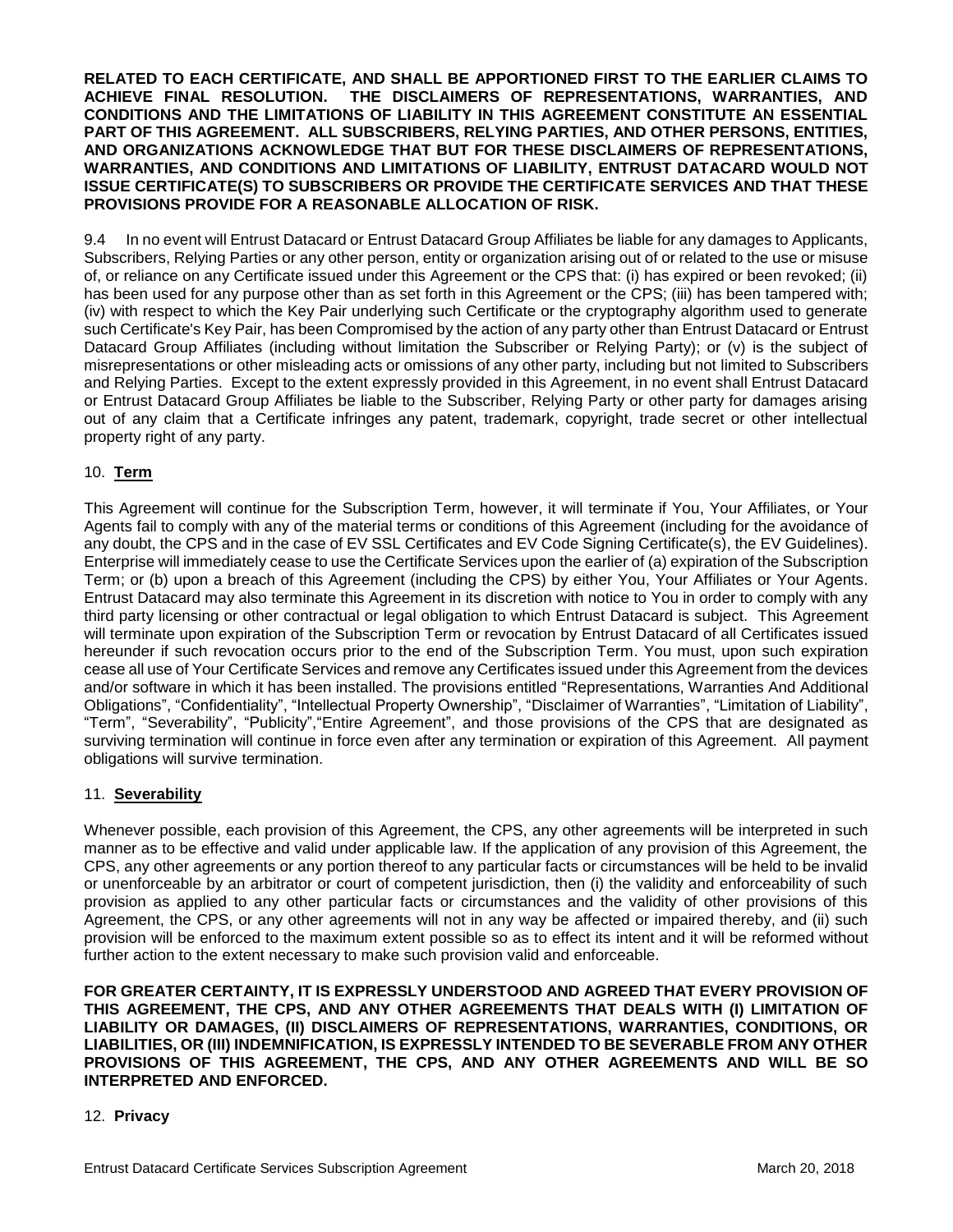12.1 Personnel Information. You agree that Entrust Datacard may collect and use Your personnel's personally identifying information ("Personal Information") in accordance with the terms and conditions of this Agreement and the Entrust Datacard Corporation Privacy Statement (available at [https://www.entrustdatacard.com/pages/privacy](https://www.entrustdatacard.com/pages/privacy-policy)[policy](https://www.entrustdatacard.com/pages/privacy-policy) or elsewhere on our website) (the "Entrust Datacard Privacy Policy"), which is incorporated here by reference, and is subject to change from time to time at Entrust Datacard's sole discretion. You also agree to avoid unnecessarily disclosing Personal Information to Entrust Datacard through the application process or when using the Certificate Services, to comply with any provisions of the Entrust Datacard Privacy Policy that may affect use of the Certificate Services and to obtain all necessary consents required under applicable law to provide Entrust Datacard with Personal Information for the purposes of this Agreement.

12.2 Third Party Databases. In performing limited verification Entrust Datacard may determine whether the organizational identity, address, and domain name provided with Your Certificate Services application are consistent with information contained in third-party databases (the "Databases"). Entrust Datacard may perform an investigation which may attempt to confirm certain Personal Information and other information, such as Your business name, street address, mailing address, telephone number, line of business, year started, number of employees, CEO, telephone number and Your business existence (collectively, "Verification Information"). You acknowledge that some of the Verification Information may become included in the Databases.

12.3 Certificate Information. Entrust Datacard may insert in Your Certificate any information that You provide to Entrust Datacard in Your application for Certificate Services, including Verification Information and Personal Information ("Certificate Information"). Entrust Datacard may also (a) use such information that You provide to Entrust Datacard to authenticate Subscribers, (b) publish Your Certificates to one or more CT (Certificate Transparency) logs which may be viewed by the public, and (c) use such information for the purposes set out in this Agreement and in the Entrust Datacard Privacy Policy. You are aware and provide Your consent that Entrust Datacard will process and/or transfer the Certificate Information in the United States and/or Canada and in any other jurisdictions where the Entrust Datacard Group Affiliates maintains a presence. Personal Information, Verification Information and Certificate Information are not considered Confidential Information (as defined in Section 5).

12.4 Other Privacy Provisions. Except as otherwise provided in this Section or in the Entrust Datacard Privacy Policy, Entrust Datacard shall not disclose to any third party any Personal Information, Verification Information or Certificate Information that Entrust Datacard obtains in its performance of the Certificate Services hereunder. However, Entrust Datacard may make such information available (i) to courts, law enforcement agencies or other third parties (including release in response to civil discovery) upon receipt of a court order or subpoena or upon the advice of Entrust Datacard's legal counsel, (ii) to law enforcement officials and others for the purpose of investigating suspected fraud, misrepresentation, unauthorized access, or potential illegal activity by You in the opinion of Entrust Datacard and (iii) to third parties as may be necessary for Entrust Datacard to perform its responsibilities under this Agreement.

## 13. **Use of the Entrust Secured Site-Sea**l

Subject to the terms and conditions of this Agreement, You may use Your Certificate Services with the Entrust Secured Site-Seal; provided, however that (i) Entrust Datacard delivers to You the Entrust Secured Site-Seal together with, or in conjunction with, Your Certificate Services; and (ii) **BY CLICKING THE "ACCEPT" ICON BELOW AND BY USING THE ENTRUST SECURED SITE-SEAL, YOU AGREE TO BE BOUND BY THE TERMS AND CONDITIONS OF THE ENTRUST SECURED SITE-SEAL LICENSE AGREEMENT SET FORTH AT**  http://www.entrust.net/cps**.**

#### 14. **Export**

Certificate Services and related information may be subject to export, import, and/or use restrictions. You will comply with all laws and regulations applicable to Your right to export, import, and/or use Certificate Services or related information, including, without limitation, all laws and regulations in respect to nuclear, chemical or biological weapons proliferation. You will be responsible for procuring all required licenses and permissions for any export, import, and/or use of Certificate Services or related information. Certain cryptographic techniques, software, hardware, and firmware ("Technology") that may be used in processing or in conjunction with Certificate Services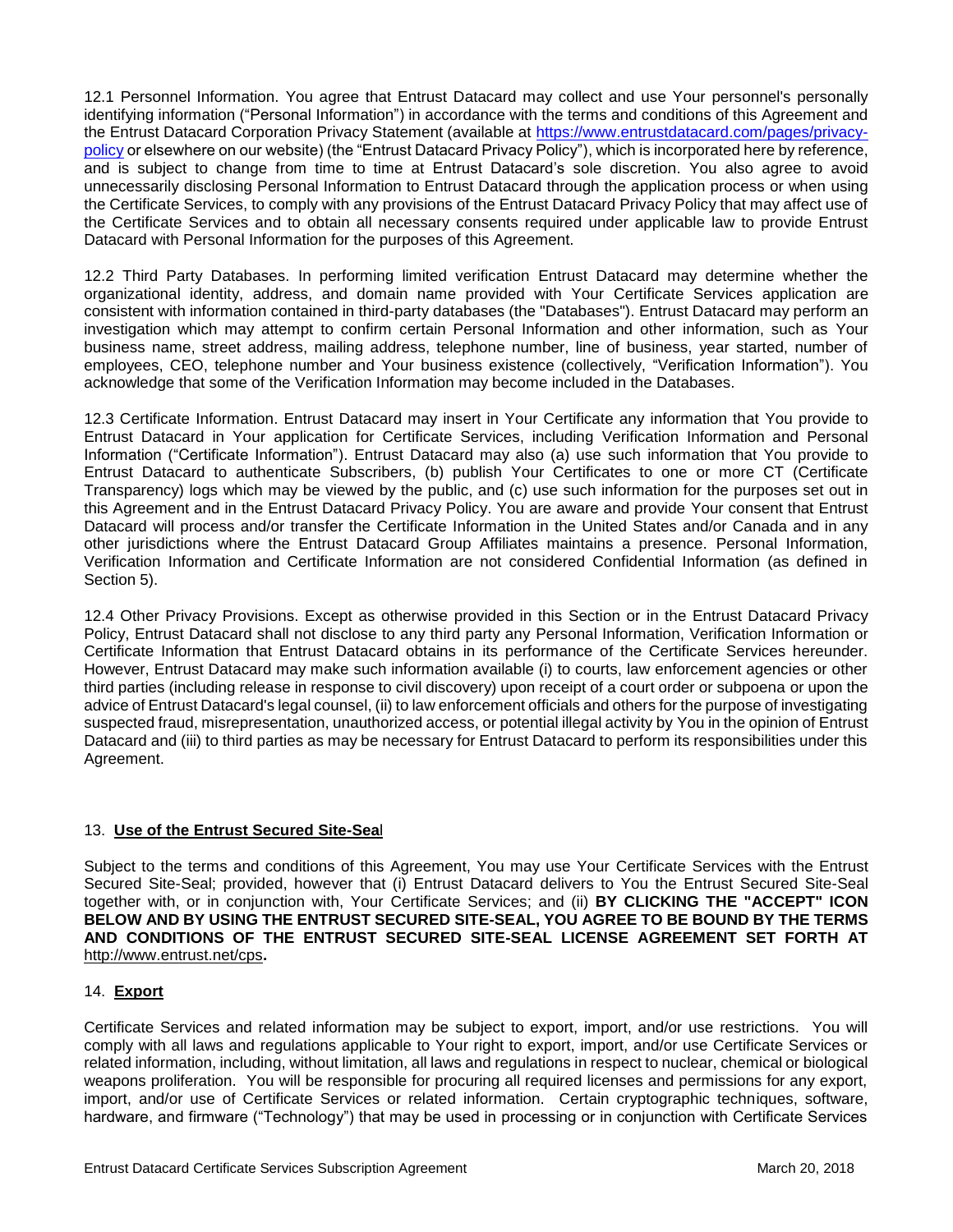may be subject to export, import, and/or use restrictions. You will comply with all laws and regulations applicable to a Subscriber's right to export, import, and/or use such Technology or related information. You will be responsible for procuring all required licenses and permissions for any export, import, and/or use of such Technology or related information.

## 15. **Publicity**

During the Term and for thirty (30) days thereafter, You grant Entrust Datacard the right, free of charge, to use Your's name and/or logo, worldwide, to identify You as a customer on Entrust Datacard's website or other marketing or advertising materials.

## 16. **Governing Law**

The laws of the Province of Ontario, Canada, excluding its conflict of laws rules, shall govern the construction, validity, interpretation, enforceability and performance of the Agreement. The application of the United Nations Convention on Contracts for the International Sale of Goods to the Agreement is expressly excluded. Any dispute arising out of or in respect to the Agreement shall be brought in the provincial or federal courts sitting in Ottawa, Ontario, and each party hereby agrees that such courts shall have personal and exclusive jurisdiction over such disputes. In the event that any matter is brought in a provincial or federal court each party waives any right that such party may have to a jury trial.

#### 17. **Language**

The parties hereby confirm that they have requested that this Agreement and all related documents be drafted in English. Les parties ont exigé que le présent contrat et tous les documents connexes soient rédigés en anglais.

#### 18. **Entire Agreement**

This Agreement (including the CPS) shall constitute the entire agreement between the parties hereto in respect of the subject matter of this Agreement and all previous correspondence, understandings, proposals and other communications shall be completely superseded by the terms hereof. Any purchase order terms included or associated with any order will be of no force or effect except for the identification and quantity of the Certificate Services that are being subscribed for. Any software included in the order is distributed under the terms of the agreement that accompanies such software.